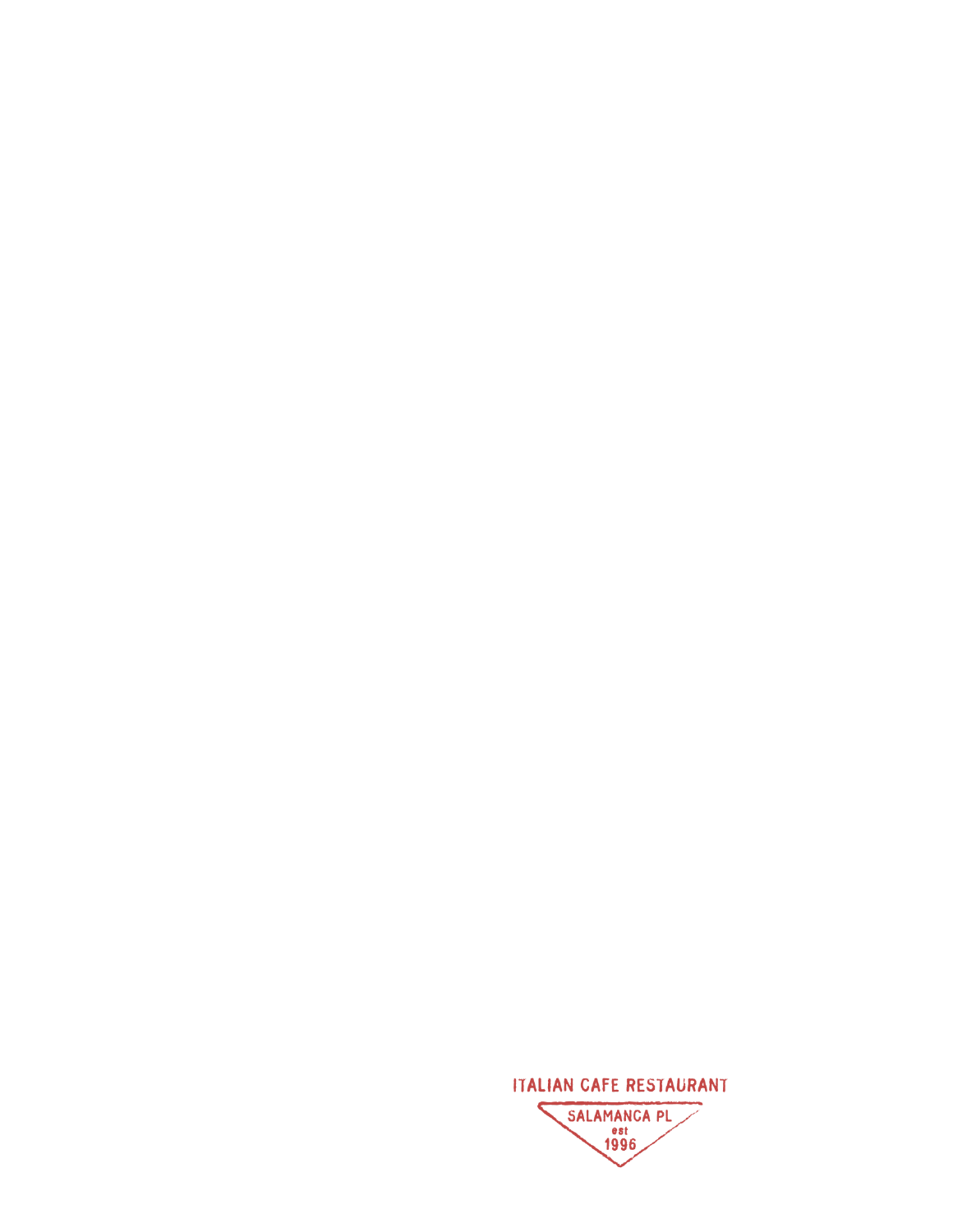**Benvenuti! Welcome to our home. We are all** about sharing, laughing, eating and generosity, and we are so glad you're here. Sit back, relax and enjoy. Buon appetito!

#### $//$  primi $//$

| Pane – crusty sourdough, house made vincotto, extra virgin<br>olive oil (v, gfo)                                                                          | 8.5  |
|-----------------------------------------------------------------------------------------------------------------------------------------------------------|------|
| Olive miste – mixed olives, roasted garlic, olive oil, grilled<br>ciabatta (v, gfo)                                                                       | 14.0 |
| Bruschetta con aglio – bruschetta, garlic butter, mozzarella<br>cheese, oregano, sea salt (veg, gfo)                                                      | 16.0 |
| Coscia d'anatra – fried confit duck leg, black rice, raisins,<br>puy lentil, black garlic aioli (gfo)                                                     | 26.5 |
| Calamari fritti – crisp fried calamari, wakame seasoning,<br>wild rocket, garlic aioli                                                                    | 23.0 |
| Asparagi saltati – pan seared asparagus, burrata cheese,<br>pangrattato, evoo (veg)                                                                       | 18.5 |
| Bruschetta con sardine – chargrilled sardine, red pepper $\&$<br>onion salsa, garlic aioli                                                                | 21.5 |
| Antipasti – cured meats, crispy fried quail, buffalo<br>mozzarella, basil pesto, house made pickles, wild rocket,<br>grilled ciabatta (Serves 2) (gfo, n) | 36.5 |

gf – gluten free gfo – gluten free optional veg - vegetarian  $n$  – contain nuts  $v$  – vegan vo – vegan optional

ITALIAN CAFE RESTAURANT **SALAMANCA PL** est 1996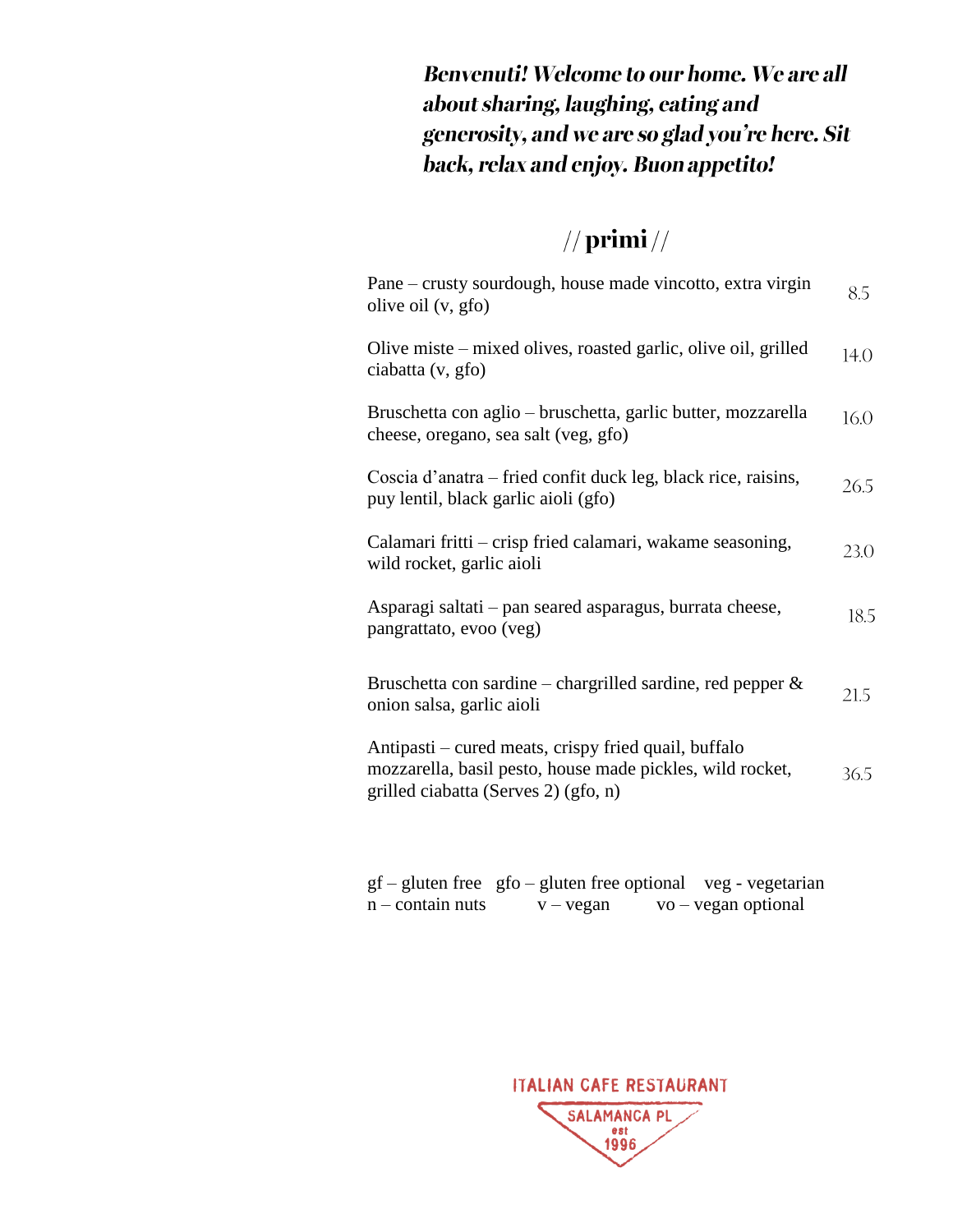## $\frac{1}{2}$  pasta e risotto  $\frac{1}{2}$

| Spaghetti alla marinara – mussels, prawns, market fish,<br>calamari, white wine, garlic, butter (gfo) | 34.5 |
|-------------------------------------------------------------------------------------------------------|------|
| Linguine ai gamberi – prawns, garlic, tomato sugo, basil,<br>pangrattato                              | 32 O |
| Spaghetti alla boscaiola – pancetta, mushroom, cream,<br>garlic, black pepper, shaved reggiano (gfo)  | 29.5 |
| Risotto al pollo – chicken, leek, smoked bacon, mascarpone,<br>fried leek $(gf)$                      | 30.5 |
| Penne alla bolognese – slow cooked beef, pork and tomato<br>ragu, shaved reggiano (gfo)               | 29 O |
| Gnocchi alla zucca – roast pumpkin, sage, spinach,<br>gorgonzola cream, pepitas (veg)                 | 30.5 |
| Linguine al brasato di manzo – slow braised beef cheek,<br>peas, cream, gremolata (gfo)               | 32.O |

#### **(Extra side of Parmigiano Reggiano for any pasta \$2.5)**

**(Side of fresh chopped chilli \$1.5)**

#### $//$  secondi  $//$

| Pesce del giorno – pan roasted market fish, lemon tomato<br>sugo, orzo, prawns, mussels, wild rocket (gfo) | 475  |
|------------------------------------------------------------------------------------------------------------|------|
| Pollo alla cacciatora – chicken Maryland braised in<br>cacciatore sauce, creamy polenta (gf)               | 375. |
| Filetto di manzo $-250g$ prosciutto wrapped eye fillet, roast<br>vegetable medley, chianti jus (gf)        | 48.5 |
| Osso buco – slow braised veal shank, confit garlic mash<br>potato, gremolata                               | 38.5 |
| Parmigiana di melanzane – crumbed eggplant, napoletana,<br>mozzarella, dressed wild rocket (veg, vo)       | 295  |

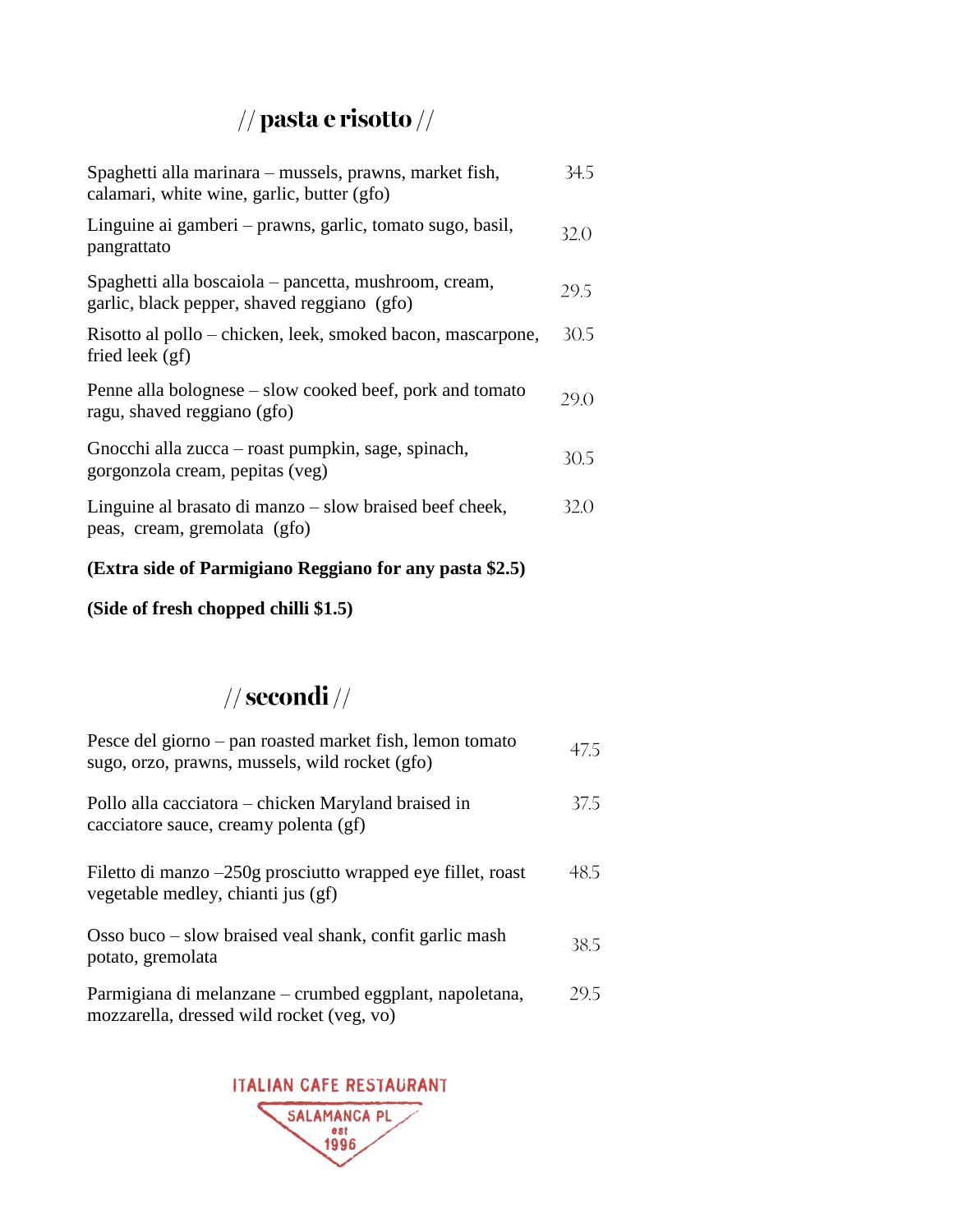#### $//$  contorni  $//$

Insalata di rucola - wild rocket and Parmesan salad, red wine 14.5 vinaigrette (vo, gf)

| Misticanza – sautéed greens, garlic, chilli, white wine, | 16.0 |
|----------------------------------------------------------|------|
| butter, lemon (vo, gf)                                   |      |

Insalata con zucca – wild rocket, roasted pumpkin, pepita, 16.5 parmesan (gf)

Patatine fritte - crunchy rustic fries, house made salt blend,  $12.0$ garlic aioli (veg)

14.0 Patate arrosto – roasted potato wedges, sea salt, pepper, garlic aioli (gf, v)

#### $//$  dolci  $//$

| Tiramisu – layers of savoiardi sponge, espresso, chocolate,<br>marsala, whipped mascarpone              | 16.0      |
|---------------------------------------------------------------------------------------------------------|-----------|
| Bread and butter pudding – cointreau-soaked dried fruit,<br>orange butterscotch, vanilla bean ice cream | 16.5      |
| Warm chocolate sago pudding – berry reduction, roasted<br>nuts, beetroot sago crisp (gf, n, v)          | 15.5      |
| Affogato - Valhalla's vanilla ice cream, espresso, a shot of<br>frangelico, biscotti                    | 18.5      |
| Formaggi – a choice of 1, 2, 3 cheeses accompanied by<br>spiced fruit chutney, lavosh (See wait staff)  | <b>MP</b> |

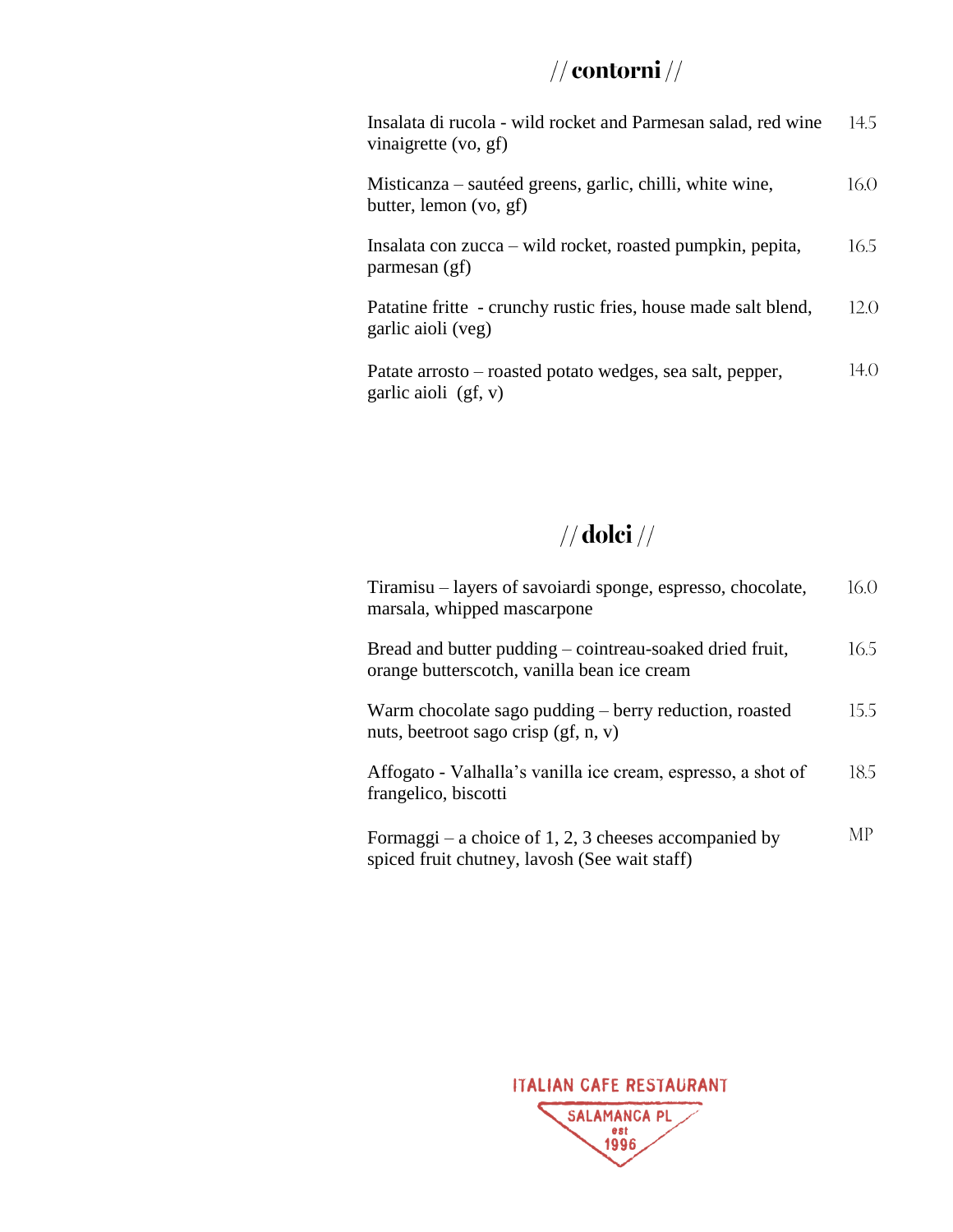### $\frac{1}{2}$  aperitivi  $\frac{1}{2}$

| Espresso Maldini // THE drink for classy caffeine fiends//<br>Vodka, Kahlua, Yellow Galliano, Espresso, | 22.5 |
|---------------------------------------------------------------------------------------------------------|------|
| Americano // The Classic// Campari, Sweet Vermouth and Soda                                             | 17.5 |
| Negroni // <i>Dangerously sippable</i> // Campari, Gin and Sweet<br>Vermouth                            | 23.0 |
| Aperol Spritz // Light orange and pleasant bitterness//<br>Aperol, Prosecco and Soda                    | 18.5 |
| Amalfi Spritz // Refreshing, crisp and perfectly balanced//<br>Limoncello, Prosecco and Soda            | 205  |

## // birre e sidre  $\frac{1}{2}$

| James Boags Premium (TAS)           | 11.5 |
|-------------------------------------|------|
| James Boags Premium Light (TAS)     | 10   |
| James Boags Draught (TAS)           | 10.5 |
| Willie Smith's Apple Cider (TAS)    | 13.5 |
| Spreyton Sparkling Pear Cider (TAS) | 12.5 |
| Little Creatures Pale Ale (AUS)     | 12   |
| White Rabbit Dark Ale (AUS)         | 12   |
| Spotty Dog California Haze (TAS)    | 13   |

| Peroni Nastro Azzurro (ITA), Cascade Lager (TAS) On Tap |      |
|---------------------------------------------------------|------|
| $10 \text{ oz}$                                         | 10.5 |
| Pint                                                    | 14.5 |

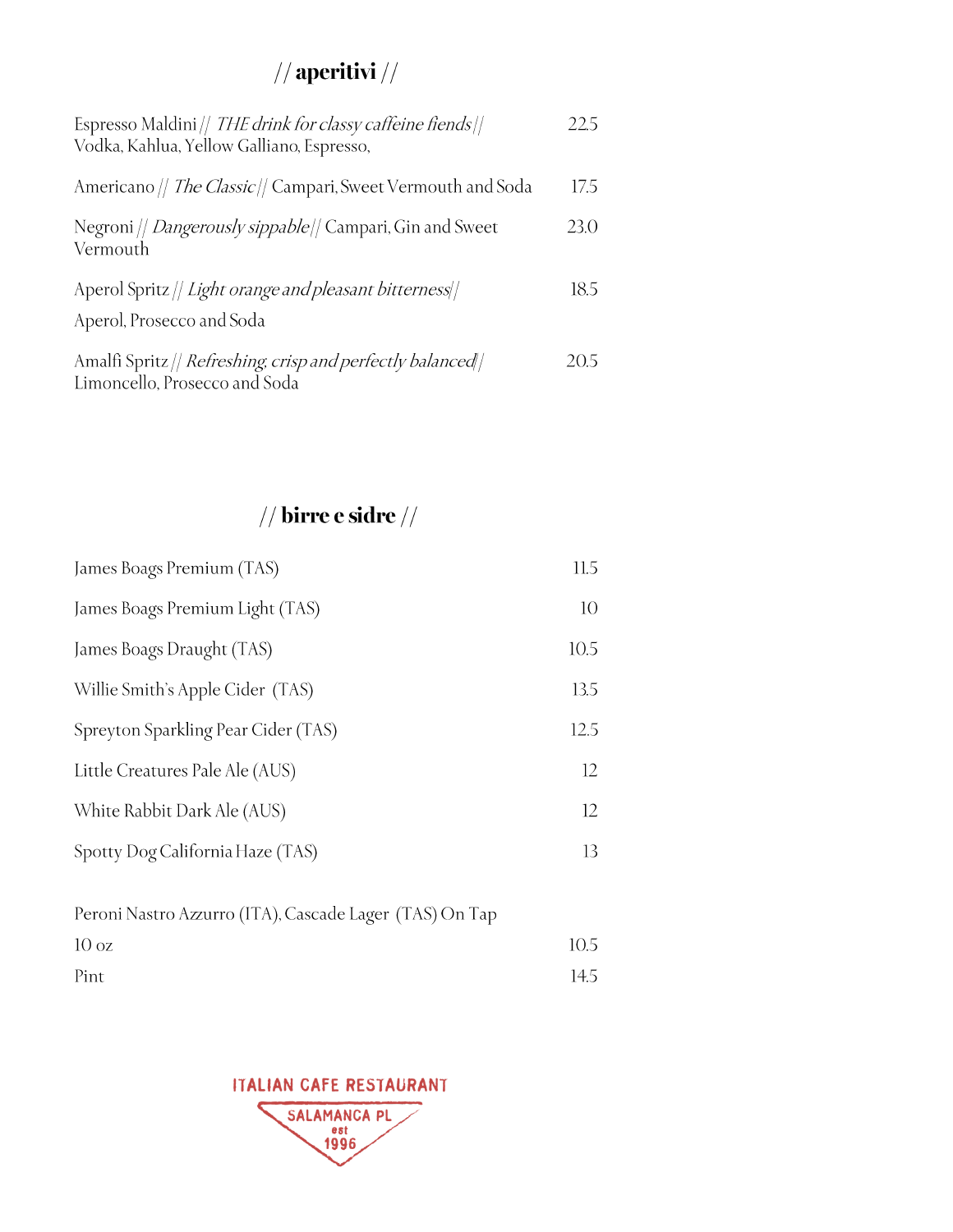Our wine list is designed to be a blend of great Tasmanian discoveries, Italian treasures and a few special finds in between. Whether you choose to just sip away or pair with our food, there is definitely something here to satisfy all! We hope you enjoy exploring the list and find a few new favourites. Salute!

#### $//$  frizzanti  $//$

| Astoria Prosecco DOC               | $Treviso, ITA = 13/62.5$    |      |
|------------------------------------|-----------------------------|------|
| Kreglinger Estate Sparkling NV     | Pipers Brook, TAS $15/72.5$ |      |
| Bream Creek Sparkling Rosé         | Marion Bay, TAS             | 68.5 |
| Veuve Cliquot Yellow Label Brut NV | Reims, France               | 149  |

#### $//$  bianchi $//$

| Chalk Hill Moscato                                         | McLaren Vale, SA       | 11/52.5   |
|------------------------------------------------------------|------------------------|-----------|
| Kris Pinot Grigio                                          | Alto Adiege, ITA       | 57.5      |
| Milton Estate Pinot Gris                                   | East Coast, TAS        | 13.5/65   |
| Bream Creek Chardonnay                                     | <i>Marion Bay, TAS</i> | 12.5/59.5 |
| Goaty Hill Riesling                                        | Tamar Valley, TAS      | 12.5/59.5 |
| Kingston Estate Sauvignon Blanc                            | Limestone Coast, SA    | 11.5/55   |
| Laurel Bank Sauvignon Blanc                                | Granton, TAS           | 13/62.5   |
| Kelvedon Estate Sauvignon Blanc                            | Swansea, TAS           | 63.5      |
| Villa Trasqua Vermentino                                   | Tuscany, ITA           | 11.5/55   |
| Schild Estate Late Harvest Semillon<br>(Dessert wine 90ml) | Barossa Valley, SA     | 11/45     |

ITALIAN CAFE RESTAURANT

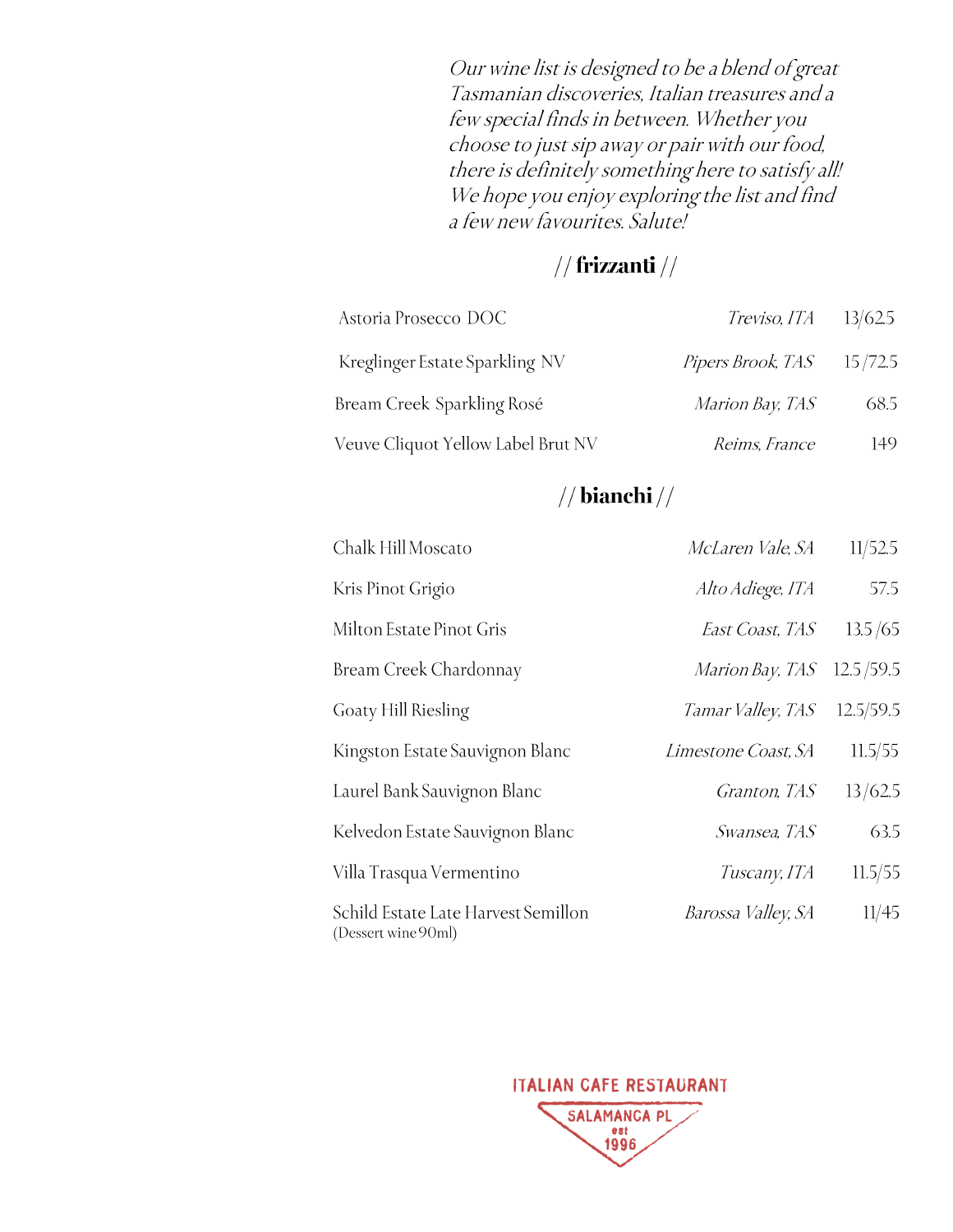## //  $\mathbf{r}$ ossi //

| Milton Estate Rosé                                 | East Coast, TAS           | 13/62.5   |
|----------------------------------------------------|---------------------------|-----------|
| Tasmanian Icon Pinot Noir                          | <i>Coal River, TAS</i>    | 12/57.5   |
| Milton Estate Pinot Noir                           | East Coast, TAS           | 14/67.5   |
| Goaty Hill Pinot Noir                              | Tamar Valley, TAS         | 64.5      |
| Bream Creek Reserve Pinot Noir (Awarded 8<br>Gold) | Marion Bay, TAS           | 95        |
| Laurel Bank Cabernet Merlot                        | Granton, TAS 12.5/59.5    |           |
| Heartland Director's Cut Cab Sav                   | <i>Langhorne Creek SA</i> | 78        |
| Teusner Joshua GMS                                 | Barossa Valley, SA        | 70        |
| Kingston Estate Shiraz                             | Clare Valley, SA          | 11.5/55   |
| Lost Buoy Shiraz                                   | Mclaren Vale, SA          | 13/62.5   |
| Levantine Hill Estate Syrah                        | Yarra Valley, VIC         | 110       |
| Kalleske Greenock Shiraz                           | <i>Barossa Valley, SA</i> | 96        |
| Toscolo Chianti Classico                           | <i>Tuscany, ITA</i>       | 12.5/59.5 |
| Umani Ronchi Montepulciano D'Abruzzo               | Osimo, ITA                | 55        |
| Monte Antico Sangiovese, Merlot, Cabernet          | Tuscany, ITA              | 13/62.5   |
| Bricco Maiolica Langhe Nebbiolo                    | Piedmont, ITA             | 85        |
| Marchesi Di Barolo DOCG                            | Piedmont, ITA             | 185       |
| Tom Foolery Artful Dodger Shiraz                   | Barossa Valley, SA        | 155       |

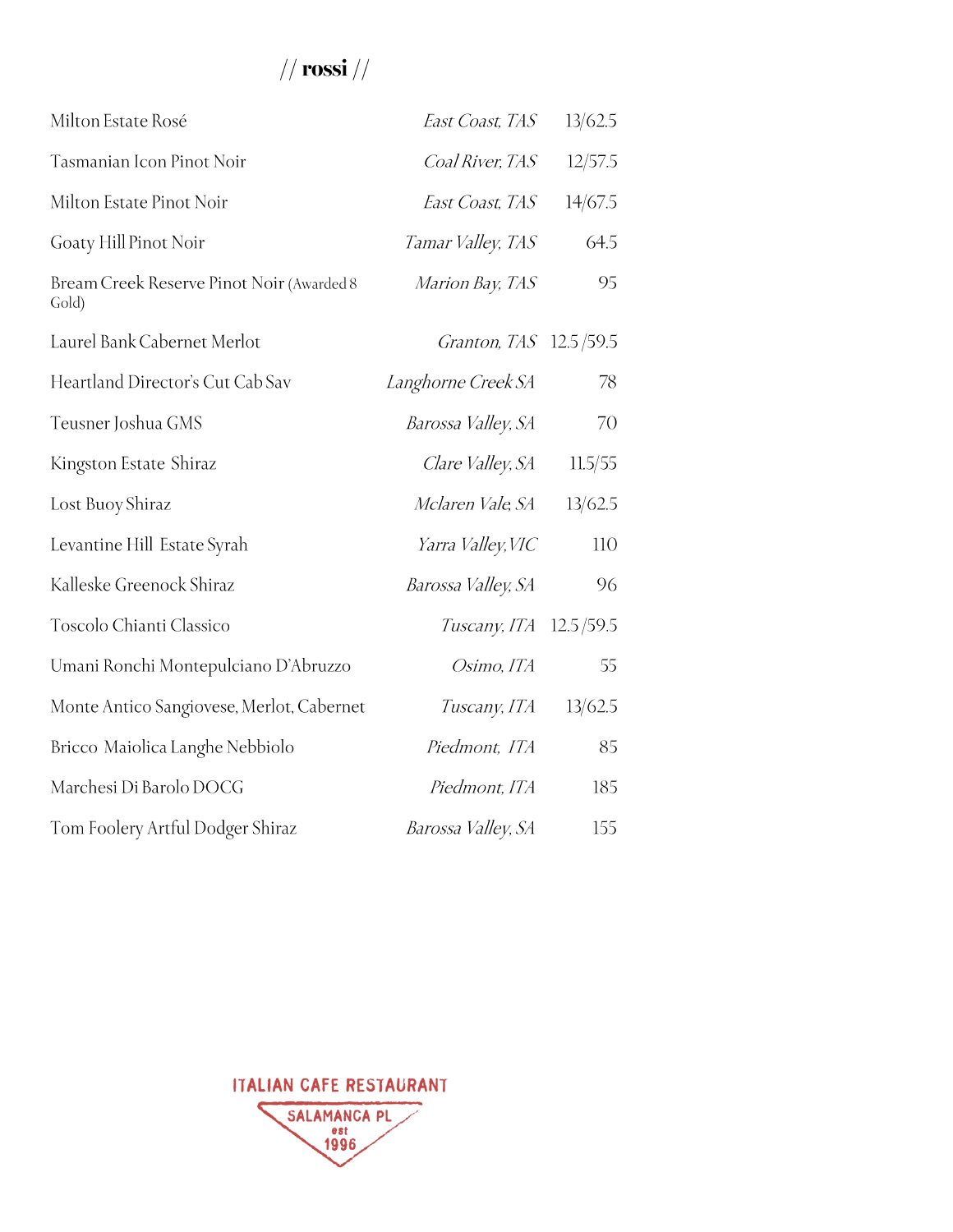## $\frac{1}{2}$  single malts  $\frac{1}{2}$

| Balvenie 12 year old 'Double wood'<br>$(40\%)$ | <i>Scotland</i> 15.5 |    |
|------------------------------------------------|----------------------|----|
| Lark's Single Cask (43%)                       | TAS.                 | 20 |
| Remnant "The Scoundrel" (44%)                  | $TAS$ 22             |    |
| Glenfarclas (10 years old) (40%)               | <i>Scotland</i> 17.5 |    |

### $\frac{1}{2}$  grappa e amaro  $\frac{1}{2}$

| Questa Vera Viola Grappa (the true grappa) | Veneto, Italy                      | 12.5   |
|--------------------------------------------|------------------------------------|--------|
| Nonino Amaro (Orange/Spices)               | <i>Friuli, Italy</i> 11.5          |        |
| Nonino Prunella (Prune and Almonds)        | Friuli, Italy                      | - 11.5 |
| Montenegro Amaro(Bitter Orange)            | <i>Bologna</i> , <i>Italy</i> 10.5 |        |

## $\frac{1}{2}$  port and tokay  $\frac{1}{2}$

| Grant Burge Tawny    | -SA -          | -9.5  |
|----------------------|----------------|-------|
| Rutherglen, Tokay    | <i>VIC</i> 9.5 |       |
| Penfolds Grandfather | -SA -          | -14.5 |

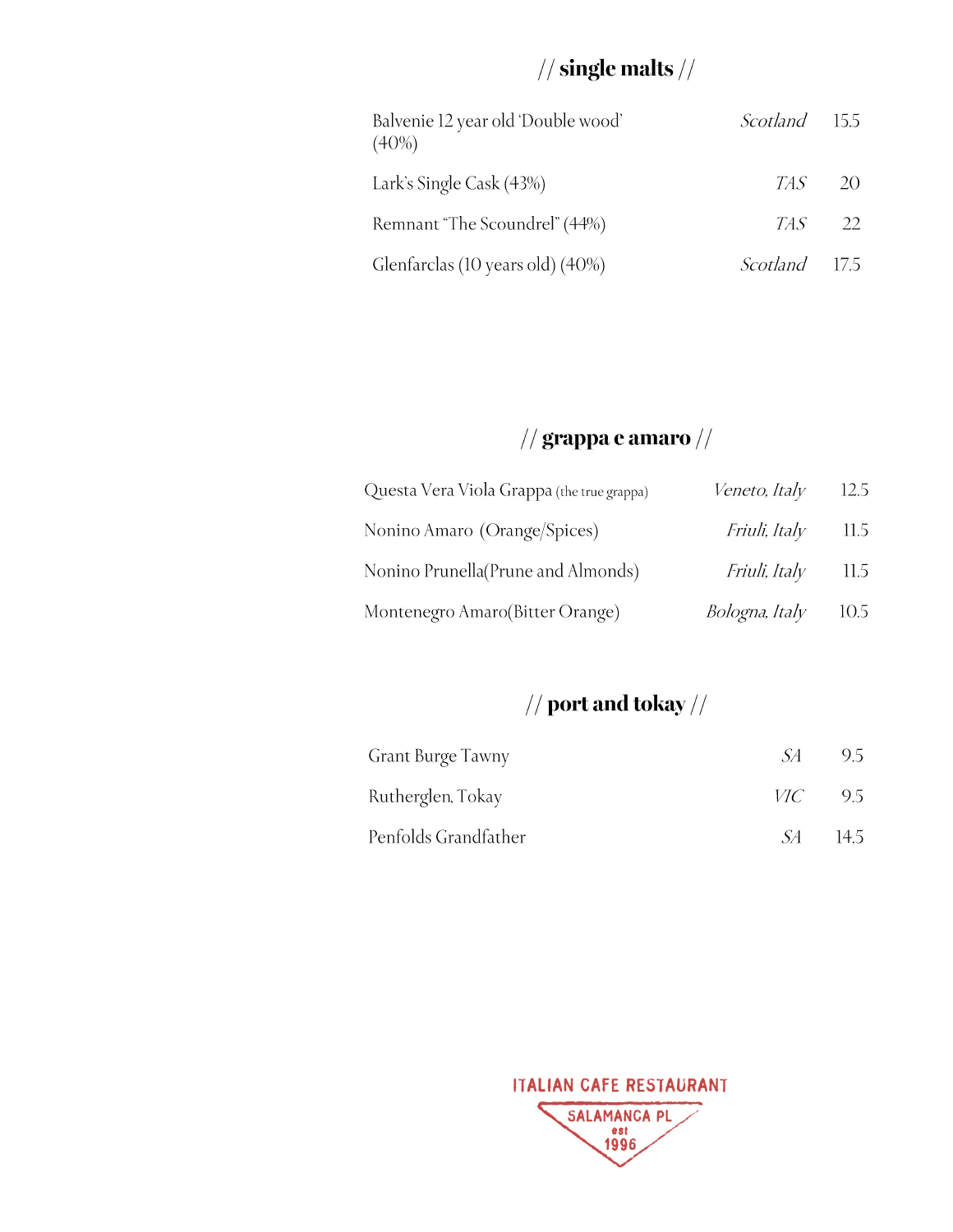# // cognac, armagnac and brandy  $\mathcal{U}/\mathcal{U}$

| Hennessy VSOP  | <i>France</i> | 13.5 |
|----------------|---------------|------|
| St Remy Brandy | <i>France</i> | 10.5 |
| Bas-Armagnac   | France        | 14.5 |

## $//$  liqueurs  $//$

| Limoncello, Tia Maria, Baileys, Galliano Sambuca<br>Black, Galliano Vanilla, Galliano Sambuca, Disaronno<br>Amaretto, Frangelico, Kahlua, Cointreau, Campari |     |
|--------------------------------------------------------------------------------------------------------------------------------------------------------------|-----|
| Dom Benedictine, Grand Marnier, Drambuie                                                                                                                     | 12. |

## // spirits //

| Bombay Gin, Bundaberg Rum, Vodka O, Southern<br>Comfort, Famous Grouse, Bacardi Rum, Makers Mark<br>Bourbon, Sailor Jerry Spiced Rum, Tequila Blu<br>Reposado, | 11.5 |
|----------------------------------------------------------------------------------------------------------------------------------------------------------------|------|
| Hendricks Gin, Johnnie Walker Black, Jameson Irish<br>Whiskey, Jack Daniels, Canadian Club                                                                     | 12.5 |
| Forty Spotted Gin (TAS),                                                                                                                                       | 13.5 |
| Hartshorn Sheep Whey Vodka (TAS)                                                                                                                               | 14   |